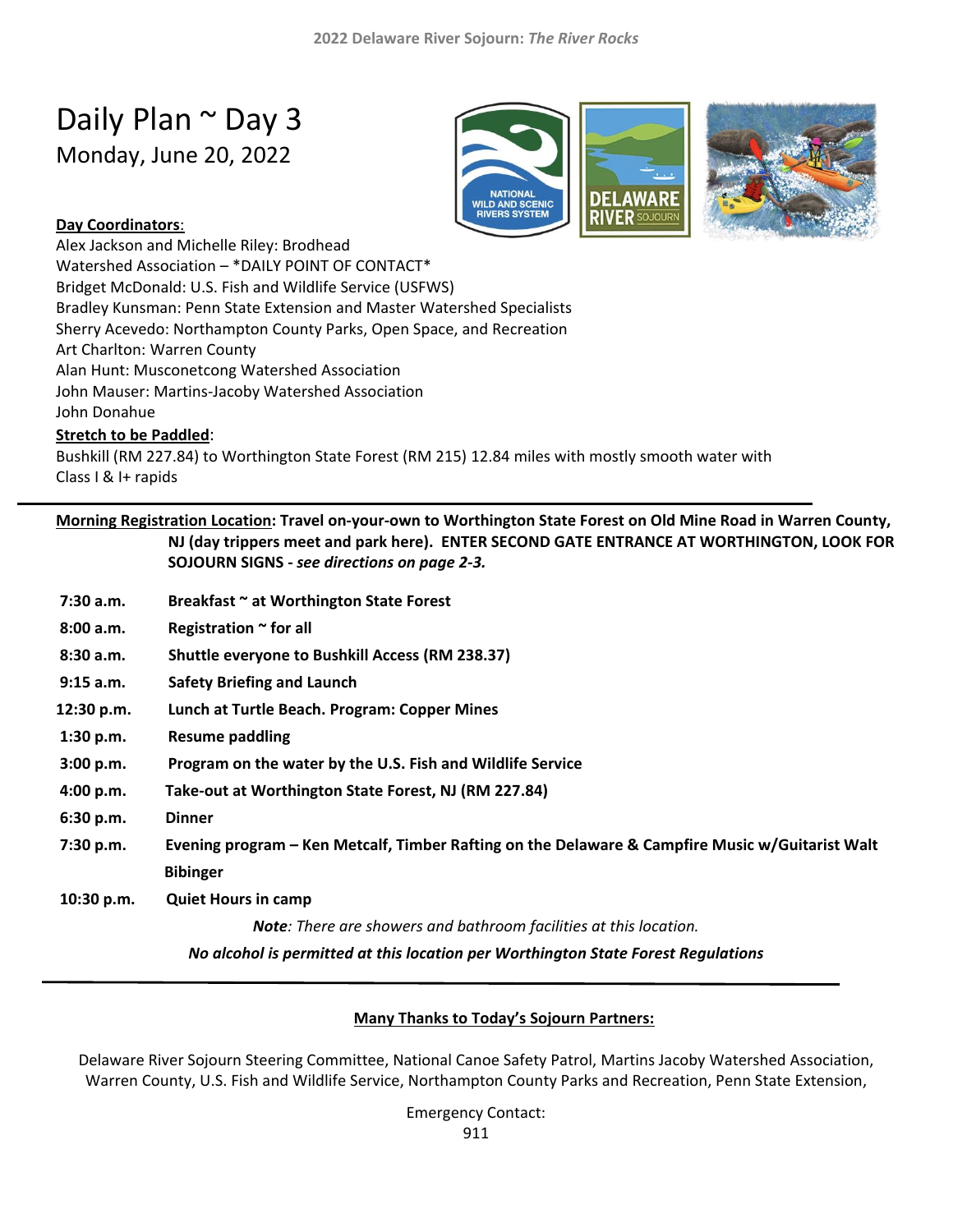Brodhead Watershed Association, Musconetcong Watershed Association, Riverton Hotel and Restaurant, Northeast Wilderness Experience, NJDEP Division of Fish and Wildlife, NJDEP New Jersey Forest Service, Palmeri Transportation, Pennsylvania Organization for Watersheds and Rivers, NPS Delaware Water Gap National Recreation Area, Ken Metcalf, Walt Bibinger

### **Special Thanks to Sojourn Sponsors:**

ShopRite, NJ State Park Service: Division of Parks & Forestry, PA Dept. of Conservation and Natural Resources

#### **Special Thanks to Sojourn Grantors:**

PA Organization for Watersheds and Rivers (POWR), NPS Lower Delaware Scenic and Recreational River, PPL

*Special Thanks to Sandy Schultz, T-shirt artist* 

### **Driving Directions to Worthington State Forest**

The Worthington Forest State Park camping area is located off of Old Mine Road in Warren County, NJ. Enter at second gate entrance, look for Sojourn signs. GPS: 40 degrees 58'36.01" N & 75 degrees 8'4.68" W

To create your own directions to Worthington State Forest:<https://goo.gl/maps/SK88K98R5aMqRZpBA>

# **Worthington State Forest**

**Campground Map**